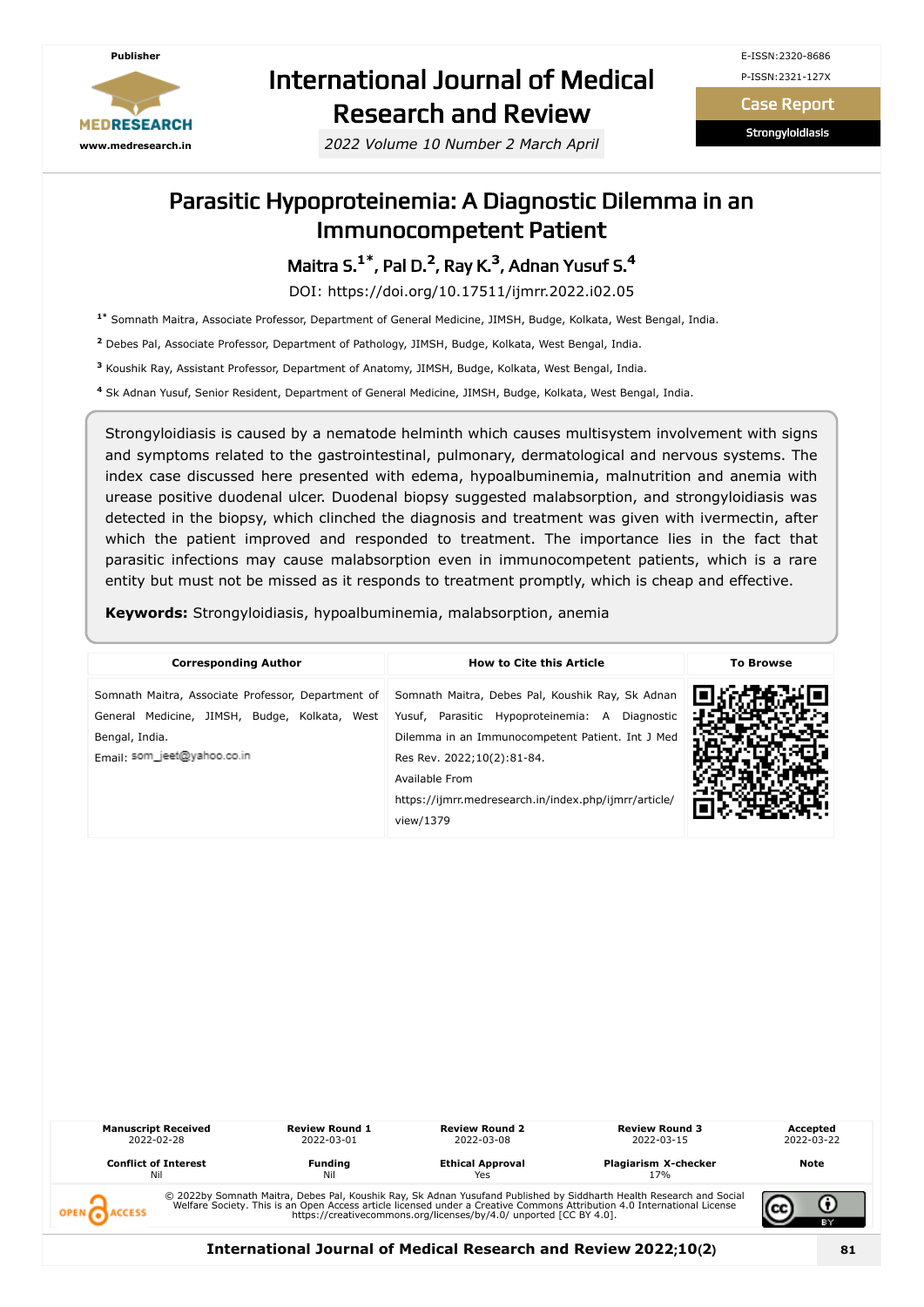# Introduction

Strongyloidiasis is a disease caused by *Strongyloides stercoralis*, which is a nematode. It may present with pain abdomen, diarrhea, vomiting, indigestion along with loss of weight. Rarely it can cause malabsorption syndrome, protein-losing enteropathy and appendicitis.[1]. We present an interesting case of anemia, hypoalbuminemia and pain abdomen associated with strongyloidiasis, which is a rare presentation and causes a diagnostic dilemma.

# Case Report

A 45 years Hindu female residing in South 24 Parganas district in West Bengal presented with two months history of generalized weakness with pedal edema for the same duration. She had attained menopause and had no history of fever. There was a history of vomiting with ill-defined abdominal pain for the last one week with a history of intermittent loose motions. There was neither history of facial puffiness, decreased urine volume, hematuria, orthopnoea, PND, jaundice, nor any history suggestive of bleeding from any site. There was no history of photosensitivity, malar rash, abdominal swelling or any heaviness of the chest. She had one son, and there was no history of addiction or drug intake. There was no history of blood transfusion or exposure, and the patient was non-diabetic and non-hypertensive.

Signs and symptoms-On examination, the patient was alert, conscious and cooperative. She was malnourished with severe anemia with koilonychia and leukonychia. There was glossitis with oral ulcers and bilateral pitting pedal edema. There was no icterus or lymphadenopathy. Tachycardia was present with normal blood pressure. Epigastric tenderness was present on superficial palpation without any organomegaly or ascites. There was no scar mark on the abdomen. A provisional diagnosis of malabsorption syndrome with iron deficiency anemia and hypoproteinemia was made with a differential diagnosis of nephrotic syndrome.

Laboratory Investigations-On investigation Hemoglobin was 7.7 gm/dl with microcytic hypochromic anemia and mild eosinophilia on peripheral blood smear with normal WBC and platelet count. Urea and creatinine levels were normal, with mild hyponatremia and hypokalemia.

On LFT, albumin was 1.8 g/dl with a mild rise of transaminases, and alkaline phosphatase was normal. USG WA, chest x-ray, ECG, and Echocardiography were normal. Serology was nonreactive, and fasting plasma glucose, postprandial plasma glucose and HbA1c were normal. Stool examination for OPC revealed mucus and 1-2 pus cells/HPF but did not reveal any organism. Fecal Calprotectin was negative, so was serum ANF by the HEP 2 method. Urine ACR was normal, and there was no proteinuria on urine RE. Serum iron was low with reduced ferritin and increased TIBC. IgA tissue transglutaminase was negative. On upper GI Endoscopy, Urease positive active duodenal ulcer was found in D1 with antral gastritis. Vitamin D3 levels were low with normal vitamin B12 and RBC Folate levels. Duodenal biopsy clinched the diagnosis by detecting larva of *Strongyloides stercoralis* and flattening of villi altering the crypt villi ratio with mucosal ulceration and moderate chronic inflammation in the lamina propria (Figure 1, 2). Patient refused to do CECT Whole abdomen and colonoscopy.

#### **Diagnosis and treatment**

A diagnosis of malabsorption syndrome due to *Strongyloides stercoralis* was made with duodenal ulcer and iron deficiency anemia with koilonychia and leukonychia due to iron deficiency and hypoalbuminemia respectively. (Figure 3). Initially the patient was treated with an injection of PPI, Ondansetron, drotaverine with judicious iv fluid and two units of PRBC transfusion. Injection metronidazole was also given with Vitamin D3 oral supplementation and injection multivitamin. Triamcinolone acetonide paste was given for oral ulcers, and the patient was started on HP Kit therapy for two weeks after receiving the endoscopy report. Finally, Ivermectin 12 mg OD for two days was given for Strongyloidiasis, after which the patient started improving and serum albumin started to increase. The pain abdomen reduced, and the patient felt better, proving *Strongyloides stercoralis* as the causative organism. Hookworm was also a differential diagnosis, but a duodenal biopsy revealed the morphology of *Strongyloides stercoralis*.

## **Discussion**

Strongyloidiasis is an infection of the intestine caused by parasitic nematodes, mostly S stercoralis.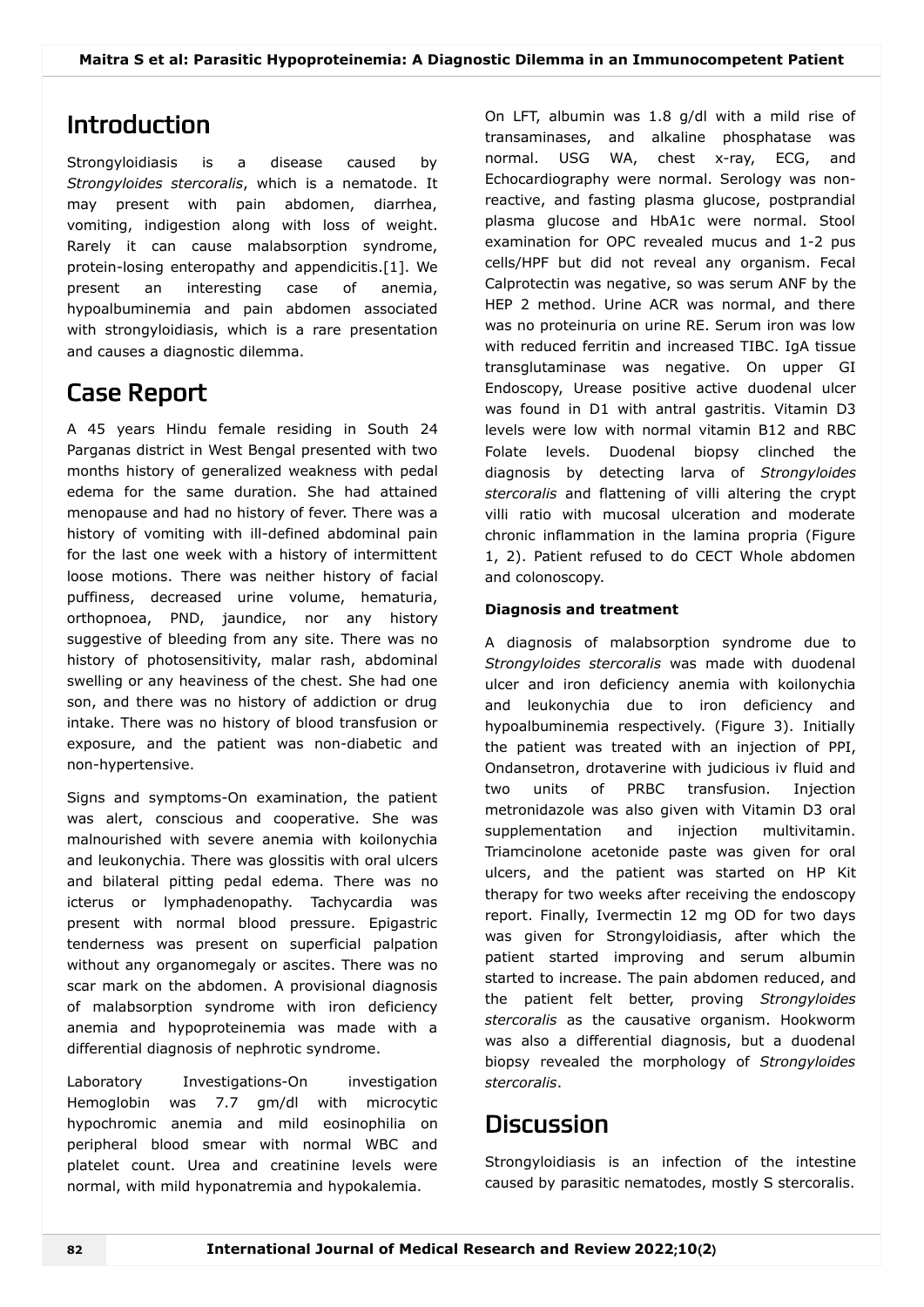It can stay and multiply within the host for many years without any symptoms in immune-competent individuals but causes life-threatening disseminated infection or hyperinfection syndrome in immunocompromised cases with high mortality. [2,3,4].Risk factors are corticosteroid therapy, HTLV1infection, HIV infection, malignancy, diabetes, malabsorption, chronic alcohol consumption etc. [5,6,7,8,9,10,11]. The gastrointestinal symptoms are anorexia, weight loss, epigastric pain, vomiting, and nausea which were present in our case, but stool examination was unremarkable. Strongyloides hyperinfection presenting as diarrhea was described in a diabetic patient by Shreekant Tiwari et al. [12]. But our case was non-diabetic. Another case was described by Niranjan Tachamo et al. where Strongyloides presented as itching and abdominal pain in an immunocompetent patient [13], but not as malabsorption syndrome. *Strongyloides stercoralis* presenting as malabsorption is a rare entity.



**Figure 1:** Strongyloides in duodenal biopsy



**Figure 2:** Strongyloides in duodenal biopsy



**Figure 3:** Koilonychia and leukonychia

# Conclusion

Strongyloidiasis rarely causes malabsorption syndrome. Our patient presented with anemia, hypoalbuminemia and duodenal ulcer with malabsorption and malnutrition, which responded to ivermectin therapy after a duodenal biopsy revealed strongyloidiasis. The importance of the case lies in the fact that clinicians must remember the treatable causes of malabsorption syndrome before proceeding with complicated investigations and making undue delays in diagnosing and treating parasitic malabsorption which can lead to fatal complications.

# Reference

01. Patel J, Gupta D, Rathi C, Parikh P, Ingle M, Sawant P. Uncommon presentation of Strongyloidiasis: chronic malabsorption, multiple small bowel strictures and appendicitis in HTLV-1 positive patient. Trop Gastroenterol. 2015 Jul-Sep;36(3):212-5. *doi: 10.7869/tg.293 [\[Crossref\]](https://doi.org/10.7869/tg.293) [[PubMed\]](https://www.ncbi.nlm.nih.gov/pubmed/?term=Uncommon%20presentation%20of%20Strongyloidiasis:%20chronic%20malabsorption,%20multiple%20small%20bowel%20strictures%20and%20appendicitis%20in%20HTLV-1%20positive%20patient)[\[Google Scholar](https://scholar.google.com/scholar_lookup?title=Uncommon%20presentation%20of%20Strongyloidiasis:%20chronic%20malabsorption,%20multiple%20small%20bowel%20strictures%20and%20appendicitis%20in%20HTLV-1%20positive%20patient)]*

02. Arsić-Arsenijević, Valentina, et al. Fatal Strongyloides stercoralis infection in a young woman with lupus glomerulonephritis. Journal of nephrology 18. 6 (2005): 787-790. *[\[Crossref\]](https://search.crossref.org/?type-name=Journal+Article&q=Fatal%20Strongyloides%20stercoralis%20infection%20in%20a%20young%20woman%20with%20lupus%20glomerulonephritis) [[PubMed\]](https://www.ncbi.nlm.nih.gov/pubmed/?term=Fatal%20Strongyloides%20stercoralis%20infection%20in%20a%20young%20woman%20with%20lupus%20glomerulonephritis)[\[Google Scholar](https://scholar.google.com/scholar_lookup?title=Fatal%20Strongyloides%20stercoralis%20infection%20in%20a%20young%20woman%20with%20lupus%20glomerulonephritis)]*

03. Weller PF, Leder KL. Strongyloidiasis. Available at http://www. uptodate. *com/contents/strongyloidiasis?*

*source=search\_result&selectedTitle=1%7E4.*

*Accessed: January 29, 2008 [[Crossref](https://search.crossref.org/?type-name=Journal+Article&q=Strongyloidiasis)][[PubMed](https://www.ncbi.nlm.nih.gov/pubmed/?term=Strongyloidiasis)] [[Google Scholar\]](https://scholar.google.com/scholar_lookup?title=Strongyloidiasis)*

04. Asdamongkol N, Pornsuriyasak P, Sungkanuparph S. Risk factors for strongyloidiasis